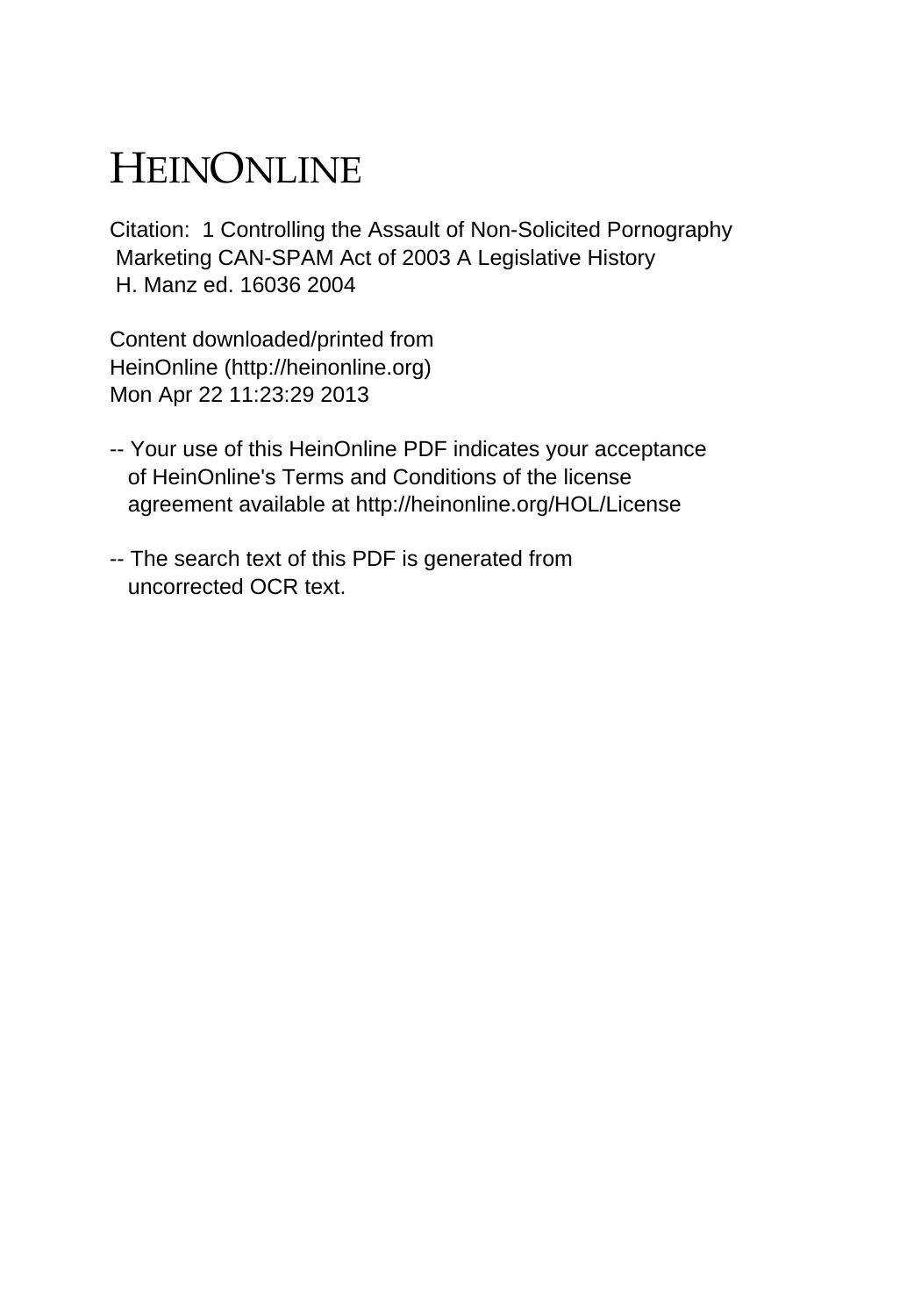project beneficiaries concerning cost-containment measures and construction man-<br>agement techniques needed to carry out such modification. The Secretary shall keep all<br>project beneficiaries, regardless of whether project behaviouries, regarding they have elected to participate in joint<br>oversight, regularly informed of the costs<br>and status of such modification.'"

٢ **SA 2219. Mr. BURNS (for himself, Mr. WYDEN, Mr. MCCAIN, and Mr. HOLLINGS)** proposed an amendment to the bill S.<br>877, to regulate interstate commerce by imposing limitations and penalties on the transmission of unsolicited com- mercial electronic mail via the Internet; as follows:

In lieu of the matter proposed to be inserted, insert the following:<br>SECTION 1, SHORT TITLE,

**SECTION 1. SHORT TITLE.**<br>This Act may be cited as the "Controlling<br>the Assault of Non-Solicited Pornography<br>and Marketing Act of 2003", or the <sup>\*</sup>CAN-<br>SPAM Act of 2003".

**SEC.** 2. **CONGRESSIONAL FINDINGS AND POLICY.** (a) **FINDINGS.-** The Congress finds the **fol**

wing:<br>(1) Electronic mail has become an ex-Vietnament and popular means of<br>terms of the construction, relied on by millions of<br>Americans on a daily basis for personal and<br>commercial purposes. Its low cost and global<br>reach make it extremely convenient and efficient,

(2) The convenience and efficiency of elec-<br>(2) The convenience and efficiency of elec-<br>rapid growth in the volume of unsolicited<br>commercial electronic mail! Chronic commercial electronic mail is currently set-<br>mated to a

mail to the reciplent.<br>
(5) Some commercial electronic mail con-<br>
tains material that many recipients may<br>
consider vulgar or pornographic in nature.<br>
(6) The growth in unsollcited commercial<br>
electronic mail imposes signi

senders provide no such "opt-out" mecha.<br>
namen, or refuse to honor the requests of re-<br>
nism, or the feature, or being complement continues cliptents not to receive electronic mail from<br>
such sends in the future, or both

are required to compute<br>
(2) The problems associated with the rapid<br>
growth and abuse of unsulcited commercial<br>
electronic mail cannot be solved by Federal<br>
legislation alone. The development and adoption<br>
tion of technolo

**(b) CONGRESSIONAL DETERMINATION** OF **PUB- LIC** POLICY.- On the basis of the findings in subsection (a), the Congress determines that-

**(1)** there **is** a substantial government Inter- **est** in regulation of commercial electronic mail **on** a nationwide basis:

(2) senders of commercial electronic mail<br>should not mislead recipients as to the<br>source or content of such mail; and

**(3)** recipients of commercial electronic mail have a right **to** decline to receive addi- tional commercial electronic mall from the same source. **SEC. 3. DEFINITIONS.**

### In this Act:

In this Acc:<br>
(I) AFFIRMATIVE CONSENT.- The term **"af-**<br>
firmative consent", when used with respect<br>
to a commercial electronic mail message,<br>
means that-<br>
(A) the recipient expressly consented to re-

(by the technical terressially consented to re-<br>ceive the message, either in response to a clear and conspicuous request for such con-<br>sent or at the recipient's own initiative; and<br>(B) if the message is from a party othe

Frose of minimessages.<br>
(2) COMMERCIAL ELECTRONIC MAIL MES-<br>
SAGE.-<br> **SAGE.**<br> **(A)** IN GENERAL. The term "commercial

Voy an determine main message "means any electronic main message" means any electronic main message the primary purpose of<br>which is the commercial product or serve<br>the promotion of a commercial purpose.<br>The field (includin

electronic mail purposefully disguise the mail message" does not include a trans-<br>electronic mail message" does not include a trans-<br>source of such approaching the mail message" does not include a trans-<br> $(8)$  Many sender sues or the eigenstate to this statement of the com-<br>mission shall issue regulations pursuant to<br>section 13 defining the relevant criteria to<br>facilitate the determination of the primary<br>purpose of an electronic mail messag

ATE *November 25,* 2003 can encry in an execution clear threasure and measure treated as a commercial electronic mail measure sage for purposes of this Act if the contents of clear stage in discussion primary purpose of the measure primary purpos

(9) LEGTRONIC MAIL ADDRESS. The term<br>
"electronic mail address" means a destina-<br>
tion, commonly expressed as a string of<br>
commonly expressed as a string of<br>
commonly referred to as the "origon"<br>
or millions (commonly ref

er information" means the source, destina-<br>tion, and routing information attached to an<br>electronic mail message, including the originality densities<br>deteroing domain name and originating electronic mail address, and any ot

used with respect to a commercial electronic<br>mail message. means to originate or transmit<br>mit such message or to procure the origina-<br>tion or transmission of such message. but<br>shifl not include actions that constitute rou-

(10) INTERNET. The term internet that<br>the meaning given that term in the Internet<br>Tax Freedom Act (47 U.S.C., 151 nt).<br>The term internet access service: The term<br>"Internet access service" has the meaning<br>given that term i 1(e)(4) of the Communications Act **of** 1934 (47 **.S.C,** *23)(e)(4))*

used with respect to the initiation of a commercial electronic mail measuge, means in-<br>tentionally to pay or provide other consider-<br>tentionally to pay or provide other consider-<br>tiate such a message on one's behalf.<br>(13)

that term in section 1030(e)(2)(B) of title 18,<br>
United States Code.<br>
(14) RECIPIENT.- The term "reclplent",<br>
when used with respect to a commercial<br>
electronic mail message, means an author-<br>
ized user of the electronic m Because of the message was sent or delivered. If a vertical interval in the message was sent or delivered. If a message was sent or delivered in addresses in addition to the anderses to which the message was sent or delive message sent or delivered to that address be-<br>recipient of any commercial electronic mail<br>message sent or delivered to that address be-<br>fore it was reassigned.<br>(15) ROUTINE CONVEYANCE.- The term "rou-<br>tine conveyance" mean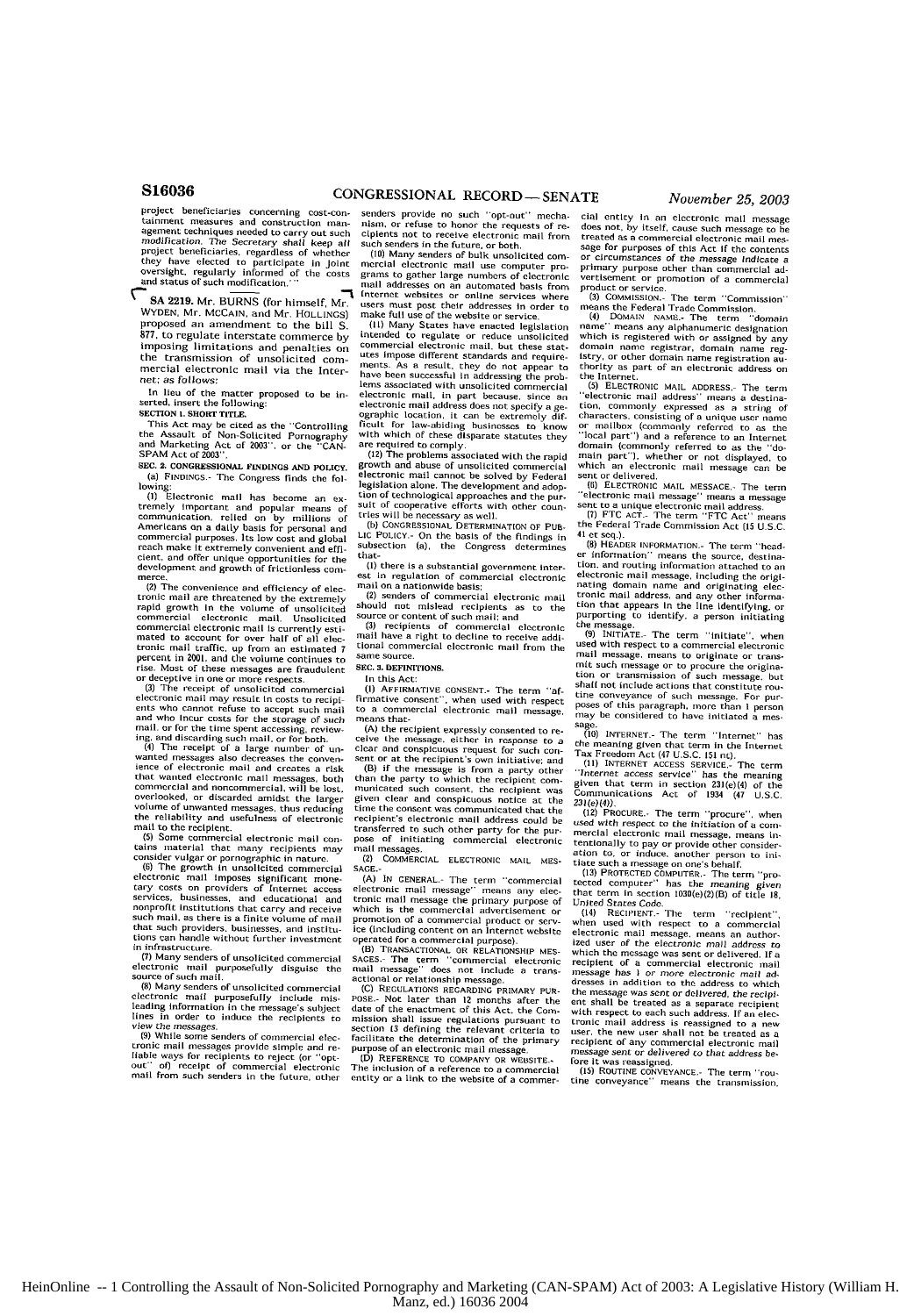routing, relaying, handling. or storing, through an automatic technical process. of an electronic mail message for which an-other person has identified the recipients or provided the recipient addresses.<br>(16) SENDER-

**(16) SENDER.** (A) **IN GENERAL.-** Except as provided in subparagraph (B). the term "sender". when used with respect to a commercial electronic mail message. means a person who initiates such a message and whose product, service, or Internet web site is advertised or pro-

mated by the message.<br>motel by the message.<br>(B) SEPARATE LINES OF BUSINESS OR DIVI-<br>SIONS.- If an entity operates through sepa-SoONS.- If an entity operates through separate lines of business or divisions and holds itself **out** to the recipient throughout the message as that particular line of business or division rather than as the entity of which such line of business or division is a part, then the line of business or the division shall **be** treated as the sender of such message for purposes **of** this Act.

**(17) TRANSAcIONAL OR RELATIONSHIIP MES- SAGE.-**

(A) **IN** GENRAL.- The term "transactional or relationship message" means an elec-tronic mail message the primary purpose of which is- (i) **to** facilitate. complete. or confirm a

commercial transaction that tine recipient has previously agreed to enter into with the sen

IIII), is provide warranty information, product recall information, or safety or security iaformation with respect to a commercial product or service used or purchased **by** the recipient:

(iii) to provide-<br>(1) notification concerning a change in the terms or features of; (Il) notification of a change in the recipi-

ent's standing or status with respect to; or **(111)** an regular periodic Intervals, account **balance** information or other type of account

statement with respect **to.** a subscription. menibership, account, loan,

**or** comparable ongoing commercial relation ship involving the ongoing purchase or **use by** the recipient of products or services **of-**

**fered by the sender:**<br>(iv) to provide information directly related<br>to an employment relationship or related to an employment relationship or related benefit plan In which the recipient is cur-

rently involved, participating, or enrolled: or<br>
(v) to deliver goods or services, including<br>
product updates or upgrades, that the recipi-<br>
ent is entitled to receive under the terms of a transaction that the recipient has pre-

viously agreed to enter Into with the sender. (B) **MODIFICATION** OF DEFINITION.- The **Com**mission **by** regulation pursuant **to** section 13 may modify the definition In subparagraph (A) to expand or contract the categories of messages that are treated as transactional or relationship messages for purposes of this Act to the extent that such modification is necessary to accommodate changes *In* elec-tronic mail technology or practices and ac-complish the purposes of this Act.

## **SEC. 4. PROIIBITION AGAINST PREDATORY AND AnUSWE** COMMOEEtAOL **R-MAAL.** (a) **OFFENSE.**

**(1)** IN GENERAL.- Chapter 47 of title **18** United States Code. is amended **by** adding at the end the following new section:

**"§1087. Fraud** and related ativity in nenention with electronic mail

'(a) **IN GENERAL.-** Whoever, in or affecting

interstate or foreign commerce, knowingly-accesses a protected computer without authorization, and intentionally initiates the transmission of multiple commercial electronic mail messages from or through

such computer, "(2) uses a protected computer to relay or retransmit multiple commercial electronic

mail messages, with the intent to deceive or

mislead recipients, or any Internet access<br>service, as to the origin of such messages.<br>"(3) materially falsifies header information<br>in multiple commercial electronic mail messages and Intentionally initiates the trans-

mission of such messages. '(4) registers, using information that ma terially falsifies the identity of the actual registrant, for **5** or more electronic mail accounts or online user accounts or 2 or more domain names, and intentionally initiates the transmission of multiple commercial

electronic mail messages from any combina-tion of such accounts or domain names, or "(5) falsely represents oneself to be the registrant or **the** legitimate successor in Interest to the registrant of **5** or more Internet Protocol addresses. and intentionaly **initi-**ates the transmission of multiple commercial electronic mail messages from such ad-

dresses,<br>*or* conspires to do so, shall be punished as<br>provided in subsection (b).<br><sup>-(</sup>(b) PENALTIES.- The punishment for an<br>offense under subsection (a) is-

**'(1)** a fine under this title. imprisomnent

*for* not more than **5** years, or both. if- '(A) the offense is committed in further,

ance of any felony under the laws of the United States or of any State; or "(B) the defendant has previously been convicted under this section or section **1030.** or under the law of any State for conduct in-volving the transmission of mulciple **com-**mercial electronic mall messages or unau thorized access to a computer system;<br>"(2) a fine under this title, imprisonment"

"(2) a fine under this title. imprisonment for not more than 3 years. or both. **if-** "(A) the offense is an offense under sub-

section (a)(1); '(B) the offense is an offense under sub- section (a)(4) and involved 20 or more falsified electronic mail or online user account registrations, or **10** or more falsified domain

...<br>name registrations;<br>- ''(C) the volume of electronic mail messages transmitted in furtherance of the of-<br>fense exceeded 2.500 during any 24-hour pe-<br>riod. 25.000 during any 30-day period, or<br>250,000 during any lyear period;<br>"(D) the offense caused loss to 1 or more<br>persons aggregati

during any I-year period:<br>"(E) as a result of the offense any indi-

"(E) as a result of the offense any individual committing the offense obtained any-<br>thing of value aggregating \$5,000 or more<br>thing any 1-year period; or<br>during any 1-year period; or<br>"(F) the offense was undertaken by the

fendant **in** concert with 3 or more other per-sons with respect to whom the defendant occupied a position of organizer *or* leader: and **'(3)** a fine under this title or imprisonment

for not more than 1 year, or both, in any other case.

other case.<br>
"(c) FORFEITURE.<br>
"(I) IN CENERAL.- The court, in imposing<br>
sentence on a person who is convicted of an<br>
offense under this section, shall order that the defendant forfeit to the United States-

"(A) any property. real or personal. consti-tuting or traceable to gross proceeds ob-tained from such offense: and

'(B) any equipment, software, or other technology used or intended to **be** used to commit **or** to facilitate the commission of such offense.

"(2) PROCEDURES. The procedures set<br>forth in section 413 of the Controlled Sub-<br>stances Act (21 U.S.C. 853), other than sub-<br>section (d) of that section, and in Rule 32.2 of<br>the Federal Rules of Criminal Procedure, shall apply to **all** stages of a crimlnal for-feiture proceeding under this section. **"(d) DEFINITIONS.- I** this section; "(I) Loss.- The term 'loss' has the mean-

ing given that term in section 1030(e) of this title.

"(2) MATERIALLY.- For purposes of paragraphs **(3)** and (4) oFsbection (a), header information or registration information is maintained<br>formation or registration information is mainlead in a manner that would impair the ability of<br>a recipient of the message, an Internet ac-<br>cess service processing the mes to identify, locate. or respond to a person who initiated the electronic mail message or to investigate the alleged violation. "(3) **MULTIPLE.-** The term 'multiple' means

more than **100** electronic mail messages dur-ing a 24-hour period, more than **1,000** electronic mail messages during a 30-day period. or more than 10,000 electronic mail messages

during a 1-year period.<br>
"(4) OTHER TERNS.- Any other term has<br>
the meaning given that term by section 3 of<br>
the CANSPAM Act of 2003."<br>
(2) CONFORMING AMENDMENT.- The chapter<br>
analysis for chapter 47 of title 18, United

States Code, is amended **by** adding at the end

the following:

'Sec. **"1037** Fraud and related activity in connec-tion with electronic mall.'.

**(b)** UNITED STATES **SENTENCING COMMIS-SION.- (1)** DIRECTIVE.- Pursuant to its authority

under section **994 (p)** of title **28,** United States **Code, and** in asnardance with this section, the United States Sentencing Commission<br>shall review and. as appropriate, amend the<br>sentencing guidelines and policy statements to provide appropriate penalties for viola-tions of section **1037** of title **18,** United States **Code,** as added **by** this section, and other of-fenses that may be facilitated **by** the sending of large quantities of unsolicited electronic

mail<br>(2) (2) REQIREMENTS.- In carrying **out** this subsection, the Sentencing Commission shall consider providing sentencing enhancements far-

**(A)** those convicted under section **1037** of title **18.** United States Code, who- (i) obtained electronic mail addresses

through improper means, including<br>
(I) harvesting electronic mall addresses of<br>
the users of a website, proprietary service, or<br>
other online public forum operated by an-<br>
other person, without the authorization of<br>
such p

(II) randomly generating electronic mail

addresses by computer; or<br>(ii) knew that the commercial electronic<br>mail messages involved in the offense contained or advertised an Internet domain for which the registrant of the domain had pro-vided false registration information: and

(B) those convicted of other offenses, in eluding offenses involving fraud, identity theft, obscenity, child pornography, and the Sexual exploitation of children. if such of-fenses involved the sending of large quan-

tities of electronic mail. (c) SENSE OF **CONGRESS.-** It is the Sense of Congress that-

**(II** Spam has become the method of choice **for** those who distribute pornography, per-petrate fraudulent schemes, and introduce viruses, worms, and Trojan horses into per-

sonal and business computer systems: and<br>
(2) the Department of Justice should use<br>
all existing law enforcement tools to Investigate and prosecute those who send bulk commercial e mail to facilitate the comnission of Federal crimes, including the tools contained in chapters 47 and **g3** of title **18.** Contained in capture of the United States Code (relating to fraud and<br>United States Rode (relating to fraud and<br>United States Code (relating to obscenity);<br>chapter 110 of title 18. United States Code<br>(relating to the sexua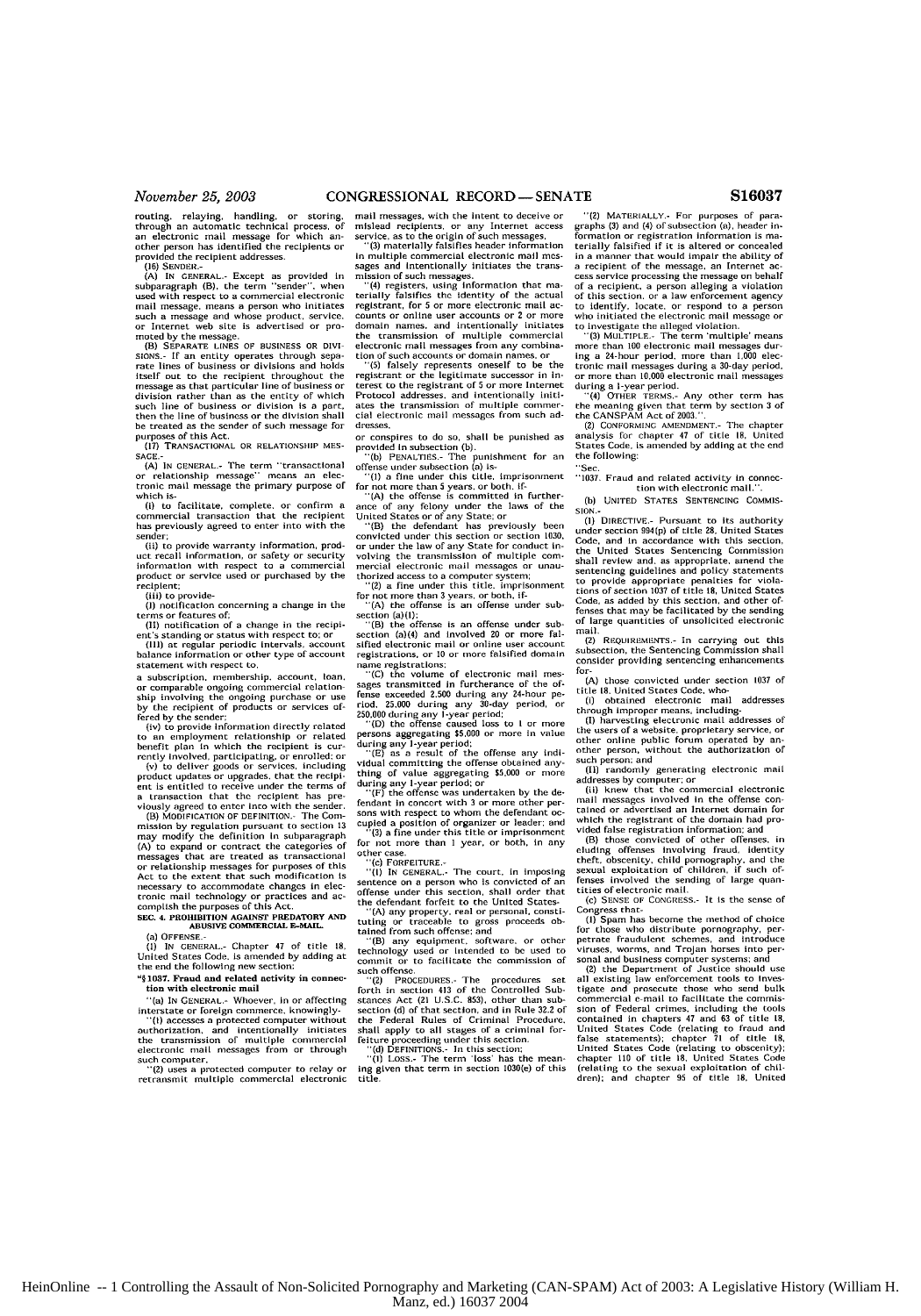States Code (relating to racketeering), as **ap-**

propriate. **SEC. 5. OTIHER PROTECTIONS FOR USERS** OF **COMItMERCIAL ELECTRONIC** MAIL. (a) REQUIREMENTS *FOR* TRANSMISSION OF

MESSAGES. **(1)** PROHIBITION OF **FALSE OR** MISLEADING TRANSMISSION INFORMATION.- It is unlawful for any person to initiate the transmission, to a protected computer, of a commercial electronic mail message, or a transactional or relationship message, that contains. or **is** accompanied **by,** header information that is materially false or materially misleading.

For purposes of this paragraph- (A) header information that is technically accurate but includes an originating elec-tronic mail address, domain name, or Inter-net Protocol address the access to which for purposes **of** initiating the message was **ob-**rained **by** means of false or fraudulent pre-tenses or representations shall **he** considered

materially misleading;<br>(B) a "from" line (the line identifying or<br>purporting to identify a person initiating the<br>message) that accurately identifies any per*son* who initiated the message shall not be considered materially false

misleading; and<br>(C) header information shall be considered materially misleading if it fails to identify accurately a protected computer used to Inl-tiate the message because the person initiating the message knowingly uses another protected computer to relay or retransmit **the message for purposes of disguising its or- igin.** 

**HEADINGS.-** It is unlawful for any person to initiate the transmission to a protected com puter of a commercial electronic mail mes-sage if such person has actual knowledge. or knowledge fairly implied on the basis of ob-<br>lective circumstances, that a subject head-<br>ing of the message would be likely to mis-<br>lead a recipient, acting reasonably under the<br>circumstances, about a material fact regarding the contents or subject matter of the<br>message (consistent with the criteria used in enforcement of section 5 of the Federal Trade Commission Act **(15** U.SC. 45)). (3) INCLUSION OF RETURN **ADDRESS** OR **COM-**

PARABLE MECHANISM IN COMMERCIAL **ELEC-**

TRONIC MAIL- (A) IN GENERAL.- It **is** unlawful for any per**son** to initiate the transmission to a protected computer of a commercial electronic mail message that does not contain a functioning return electronic mail address or other Internet-based mechanism, clearly and

conspicuously displayed, that.<br>
(i) a recipient may use to submit, in a<br>
manner specified in the message, a reply<br>
electronic mail message or other form of<br>
Internet-based communication requesting<br>
ont to receive future co mail messages from that sender at tise elec-tronic mail address where the message was received: and

(ii) remains capable of receiving such messages or communications for no less than **3I** days after the transmission of the original message.

**(B) MOE DETAILED** OPTIONS POSSIBLE.- The person initiating a commercial electronic mail message may comply with sub para graph (A(i) by providing the recipient a list or menu from which the recipient may choose the specific types of comsercial elec-tronic mail messages the recipient wants to receive or does not want to receive from the receive or does not want to receive from the<br>sender, if the list or menu Includes an option<br>under which the recipient may choose not to receive any commercial electronic mail messages from the sender.

(C) TEMPORARY INABILITY TO RECEIVE MES-**SAGES** OR **PROCESS REQUESTS.-** A return elec-

tronic mail address or other mechanism does not fail to satisfy the requirements of sub-paragraph (A) if it is unexpectedly and tein-porarily unable to receive messages or proc-ess requests due to a technical problem **be-**

syond the control of the sender if the problem<br>is corrected within a reasonable time period.<br>(4) PROHIBITION OF TRANSMISSION OF COM-<br>MERCIAL ELECTRONIC MAIL AFTER OBJECTION-<br>(A) IN CENERAL. If a reciplent makes a re-<br>quest

ness days after the receipt of such request, of<br>a commercial electronic mail message that<br>falls within the scope of the request;<br>(ii) for any person acting on behalf of the<br>sender to initiate the transmission to the re-

cipient, more than **10** business days after the receipt of such request. of a commercial electronic mail message with actual knowledge.<br>
or knowledge fairly implied on the basis of<br>
objective circumstances, that such message<br>
falls within the scope of the request;<br>
(iii) for any person acting on behalf of the<br>
een

mission to the recipient, through the provi sion or selection of addresses to which the message will be sent, of a commercial **elec**tronic mail message with actual knowledge, or knowledge fairly Implied on the basis **of** objective circumstances, that such message

would violate clause **(i)** or (ii); or<br>(iv) for the sender, or any other person who<br>knows that the recipient has made such a re-<br>quest. to sell, lease. exchange, or otherwise<br>transfer or release the electronic mail address of the recipient (including through any<br>transaction or other transfer involving mail-<br>ing lists bearing the electronic mail address<br>of the recipient) for any purpose other than<br>compliance with this Act or other provi *of* law. (B) **SUBSEQUENT** AFFIRMATIVE **CONSENT,-** A

prohibition In subparagraph **(A)** does not apply if **there** is affirmative consent by the recipient subsequent to the request under

subparagraph (A).<br>(5) **INCLUSION OF IDENTIFIER, OPT-OUT, AND** PHYSICAL ADDRESS **IN** COMMERCIAL ELECTRONIC

MAIL - (A) It is unlawful for any person to initiate the transmission of any commercial electronic mall message to a protected computer unless the message provides- (i clear and conspicuous identification that the message is an advertisement or so-

licitation;<br>(ii) clear and conspicuous notice of the op-

portunity under paragraph **(3)** to decline to<br>receive further commercial electronic mail<br>messages from the sender; and<br>(ili) a valid physical postal address of the<br>(B) Subparagraph **(A)(i)** does not apply to<br>(B) Subparagra

the transmission of a commercial electronic mail message if the recipient has given prior affirmative consent to receipt of the mes-

sape.<br>sage. graph **(1),** the term "materially", when used with respect to false or misleading header in-<br>formation, includes the alteration or con-<br>cealment of header information in a manner that would impair the ability of an Internet ences service processing the message on be-<br>access service processing the message on be-<br>helion of this section, or a law enforcement<br>tion of this section, or a law enforcement<br>person- who initiated the electronic mail message or to investigate the alleged viola-tion. or the ability of a recipient of the message to respond to a person who initiated the

electronic message. (b) AGGRAVATED **VIOLATIONS RELATING** TO COMMERCIAL ELECTRONIC MAIL.

**(1)** ADDRESS HARVESTING AND DICTIONARY **ATTACKS.-**

**(A) IN GENERAL.-** It is unlawful for any person to initiate **the** transmission, to a pro-tected computer, of a commercial electronic mail message that is unlawful under sub-<br>section (a), or to assist in the origination of<br>such message through the provision or selection of addresses to which the message will<br>be transmitted, if such person had actual<br>know

cipient was obtained using an automated means from an Internet website or propri-etary online service operated by another person, and such webslite or online service **in-**cluded, at the time the address was obtained. a notice stating that the operator of such website or online service will not give. sell. or otherwise transfer addresses maintained **by** such website or online service to any other party for the purposes of initiating, or enabling others **to** initiate, electronic mail messages; or<br>(ii) the electronic mail address of the re-

(ii) the electronic mail address of the re-<br>cipient was obtained using an automated mail addresses by combining names, letters<br>means that generates possible electronic<br>or numbers into numerous permutations.<br>(B) DISCLAIMER

means to register for multiple electronic<br>mail accounts or online user accounts from which to transmit to a protected computer, or enable another person to transmit to a protected computer, a commercial electronic mail message that is unlawful under sub-**Section (a). (3) RELAY OR RETRANSMISSION THROUGH UN-**

AUTIORIZED **ACCESS.-** It is unlawful for any person knowingly to relay or retransmit a commercial electronic mail message that is unlawful under subsection (a) from a pro-tected computer or computer network that such person has accessed without authorization

**(C) SUPPLEMENTARY RULEMAKING** AUTHOR- The Commission shall by regulation, pursuant to section **13-**

(1) modify the 10-business-day period under subsection (a)(4)(A) or subsection (a)(4)(B), or both, if the Commission determines that a different period would be more reasonable<br>after taking into account-<br>(A) the purposes of subsection (a);<br>(B) the interests of recipients of commer-

cial electronic mail; and

**ful commercial electronic mail; and ful commercial electronic mail; and (2)** specify additional activities or prac-<br>(2) specify additional activities or prac-<br>tices to which subsection (b) applies If the<br>Commission determ or practices are contributing substantially to the proliferation of commercial electronic to the proliferation of commercial electronic<br>mail messages that are unlawful under subsection (a).

**(d)** REQUIREMENT To **PLACE WARNING LA-BELS ON** COMMERCIAL **ELECTRONIC** MAIL **CON-TAINING SEXUALiY** ORIENTED MATERIAL,.

(I) IN **GENERAL.-** No person may Initiate in or affecting interstate commerce the trans-mission, **to** a protected computer, of any commercial electronic mail message that in-

cludes sexually oriented material and- **(A)** fail to include in subject heading for the electronic mail message the marks or notices prescribed by the Commission under

this subsection; or<br>
(B) fail to provide that the matter in the<br>message that is initially viewable to the remessage unto the message is opened by any<br>cipient, when the message is opened by any<br>recipient, and absent any further actions by<br>the recipient, includes only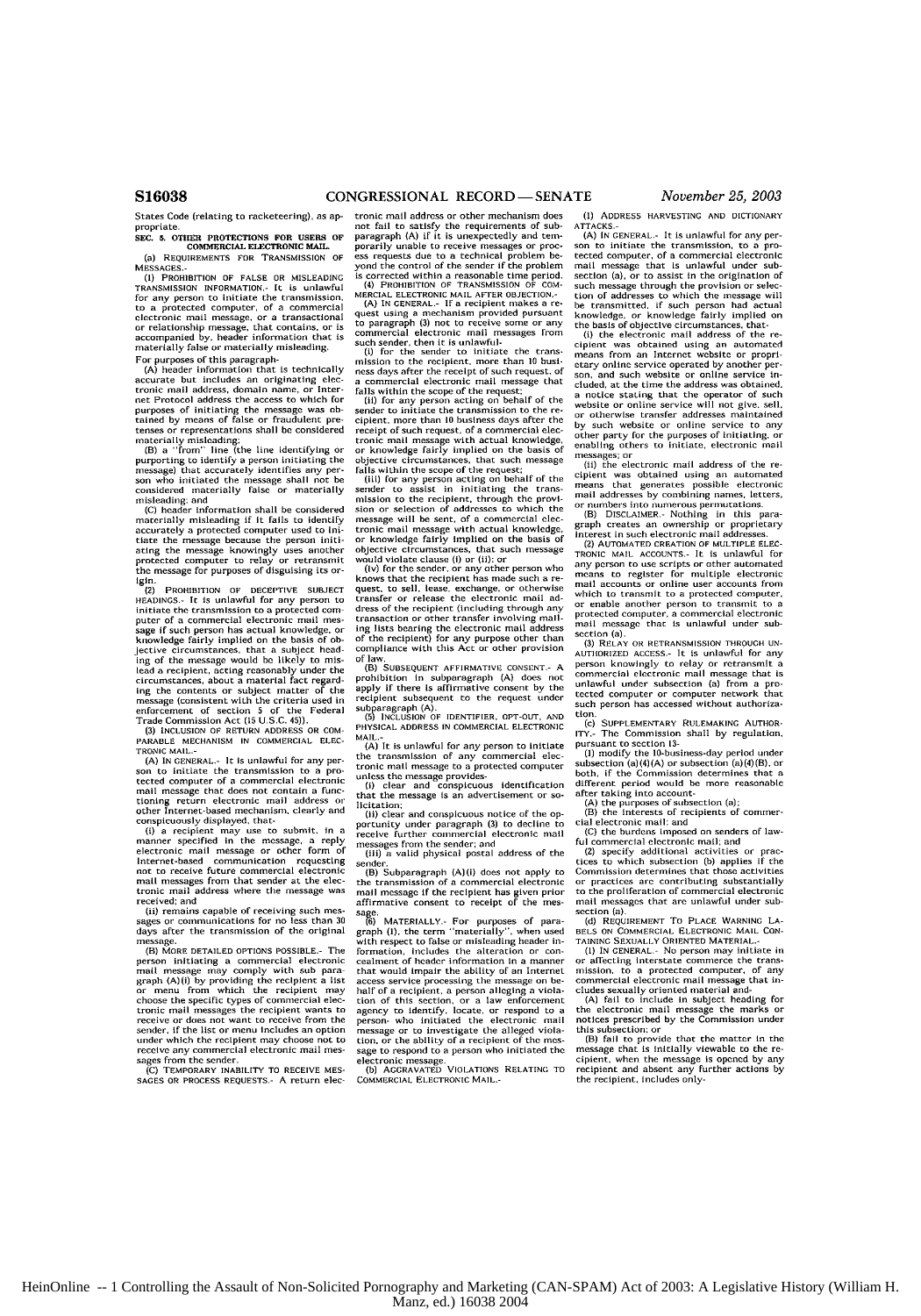(i) to the extent required **or** authorized

pursuant **to** paragraph (2), any such marks or notices. iI) the information required **to be** Included im the message pursuant to subsection (a)(5);

and **(III)** instructions **on** how to access, or a mechanism to access, the sexually oriented material.<br>(2) PR

**(2)** PRIOR AFFIRMATIVE **CONSENT.-** Para**graph (I)** does not apply to the transmission of an electronic mail message **If** the recipient has given prior affirmative consent to **re-** ceit **of** the message. ceipt of the message.<br>(3) PRESCRIPTION OF MARKS AND NOTICES.

Not later than **120** days after the date of the enactment **of** this bet, the Commission in consultation with the Attorney General shall prescribe clearly Identifiable marks or notices to be **included** in **or** associated with commercial electronic mail that contains sexually oriented material, in order to inform the recipient of that fact and to facilitation<br>tate filtering of such electronic mail. The<br>Commission shall publish in the Federal<br>Register and provide notice to the public of

paragraph. **(C) DEFINITION.-** In this subsection, the term "sexually oriented material" means<br>any material that depicts sexually explicit conduct (as that term is defined in Section 2256 of title 18, United States Code), unless<br>the depiction constitutes a small and insig-<br>nificant part of the whole, the remainder of<br>which is not primarily devoted to sexual

matters. **(5) PENALTY.-** Whoever knowingly violates paragraph **(1)** shall be fined under title **18,** United States Code, or imprisoned not more

# than 5 years, or both.<br>SEC. 6. BUSINESSES KNOWINGLY PROMOTED BY<br>**ELECTRONIC MAIL WITH FALSE OR<br>MISLEADING TRANSMISSION INFOR-<br>MATION.**

**(a)** IN GENERAt, It is unlawful for a person **to** promote, or allow the promotion of. that persons trade or business, or goods. prod-ucts, property, or services sold, offered for sale, leased or offered for lease, or otherwise made available through that trade or business, in a commercial electronic mail message **ithe** transmission of which in violation of section 5(a)fi) If that person- **(1)** knows, or should have known in the **or-**dinary course **of** that person's trade or busi-

ness. that the goods, products. property, or services **sold,** offered for sale, leased or of-lered for lease. or otherwise made available through that trade or business were being

promoted in such a message;<br>(2) received or expected to receive an eco-<br>nomic benefit from such promotion; and<br>(3) took no reasonable action-<br>(A) to prevent the transmission; or<br>(B) to detect the transmission and report it **(b)** LIMITED **ENFORCEMENT** AGAINST TiIIRD

**PARTIES.- (1)** IN **GENERAL.-** Except as provided in

paragraph (2), a person (hereinafter referred<br>to as the "third party") that provides goods,<br>products, property, or services to another<br>person that violates subsection (a) shall not<br>be held llable for such violation.<br>(2) Ex

(a) Exercise is all be imputed to a third<br>party that provides goods, products, property, or services to another person that<br>vie-<br>lates subsection (a) if that third party-<br>(A) owns, or has a greater than 50 percent<br>ownershi

or business of the person that violated sub-

section (a): or (B)(I) has actual knowledge that goods, products, property. or services are promoted in a commercial electronic mall message the transmission of which Is in violation of section  $5(a)(l)$ ; and

(ii) receives, or expects to receive, an ecu

nomic benefit from such promotion.<br>
(c) EXCLUSIVE ENFORCEMENT BY FTC.- Sub-<br>sections (f) and (g) of section 7 do not apply<br>to violations of this section.

**(d)** SAVINGS PROVISION.- Except as provided in section **7(f)(8),** nothing In this section may be construed to limit **or** prevent any action that may be taken under this Act with **re**spect to any violation of any other section of this Act.

## **SEC. 7. ENFORCEMENT GENERALLY.**<br>(a) VIOLATION IS UNFAIR OR DECEPTIVE ACT

(a) VIOLATION **IS** UNFAIR *OR* DECEPTIVE ACT *OR* PRACTICE.- Except as provided in sub-section **(b),** this Act shall **be** enforced by the Commission as if the violation of this Act were an unfair or deceptive act or practice proscribed under section 18(a)()(B) **of** the Federal Trade Commission Act **(15** U.SC, **7.a) (1)** (B)).

**fb) ENFORCEMENT** BY **CERTAIN** OTHER **AGEN-**CiES.- Compliance with this Act shall **be** enforced-

**(I)** under section 8 of the Federal Deposit Insurance Act fi2 **U.S.C. 1818),** in the case **of-**

**(A)** national banks, and Federal branches and Federal agencies of foreign banks, by the Office of the Comptroller **of** the Currency; (B) member banks of the Federal Reserve

System (other than national banks). branches **and** agencies of foreign banks (other than Federal branches, Federal agencies, and insured State branches **of** foreign banks), commercial lending companies owned or controlled by foreign banks. orga-nizations operating under section 25 or **25A** of the Federal Reserve Act (12 U.S.C. **61** and **611).** and hank holding companies, by the

**Board;**<br>(C) banks insured by the Federal Deposit<br>Insurance Corporation (other than members of the Federal Reserve System) insured State branches of foreign banks, **by** the Board of Directors of the Federal Deposit Insurance Corporation; and

**(D)** savings associations the deposits of which are insured by the Federal Deposit In-surance Corporation, by the Director of the

Office of Thrift Supervision;<br>
(2) under the Federal Credit Union Act (12<br>
U,S,C, 1751 et seq.) by the Board of the Na-<br>tional Credit Union Administration with re-

spect to any Federally insured credit union:<br>
(3) under the Securities Exchange Act of<br>
1934 (15 U.S.C. 78a et seq.) by the Securities<br>
and Exchange Commission with respect to<br>
(4) under the Investment Company Act of<br>
(194

and Exchange Commission with respect to investment companies;<br>
(5) under the Investment Advisers Act of

**(5)** under the Investment Advisers Act of <sup>1940</sup>**(15 U.S.C. 80b- I** ct seq.) **by** the Securities and Exchange Commission with respect to investment advisers registered under that

Act: **(6)** under State insurance law in the case **of** any person engaged in providing insurance, by the applicable State insurance authority<br>of the State in which the person is domi-<br>ciled, subject to section **104** of the Gramm-<br>Bliley-Leach Act (15 U.S.C. 670C), except that in any State in which the State insurance authority elects not to exercise this power, the enforcement authority pursuant to this Act shall be exercised by the Comimission in

Accordance with subsection (a);<br>
(7) under part A of subtitle VII of title 49,<br>
United States Code, by the Secretary of<br>
Transportation with respect to any air carrier **or** foreign air carrier subject to that

part;<br> **(8)** under the Packers and Stockyards Act.<br> **1921** (7 U.S.C. 181 et seq.) (except as provided<br>
in section 406 of that Act (7 U.S.C. 226, 227)), by the Secretary of Agriculture with respect to any activities subject to that Act;

**(9)** under the Farm Credit Act of **1971 (12** U.S.C. 2001 et seq.) by the Farm Credit Ad-<br>ministration with respect to any Federal<br>land bank, Federal land bank association,<br>Federal intermediate credit bank, or produc-

**tion** credit association; and **(10)** under the Communications Act of 1934 (47 **U.S.C. 151** et seq.) by the Federal Commu-nications Commission with respect to any person subject to the provisions **of** that Act. (c) EXERCISE OF CERTAIN POWERS.- For the purpose of the exercise by any agency re-ferred to in subsection **(b)** of its powers under any Act referred to in that subsection, a vio-lation of this Act is deemed to be a violation any Accreented to in that subsection, a violation<br>lation of this Act is deemed to be a violation<br>of a Federal Trade Commission trade regulation rule. In addition to its powers under any provision of law specifically referred to in subsection **(b),** each of the agencies referred to in that subsection may exercise, for the **purpose of enforcing compliance with any requirement imposed under this Act, any other authority conferred on it by law.<br>authority conferred on it by law.<br>(d) AcTIONS BY THE COMMISSION.- The Com-**

mission shall prevent any person from violating this alarm meaniner, by the same means, and with the same jurisdiction, powers, and avities as to due to term in the same increased commission Act (15 U.S.C. 41 et seq.) were

Commission Act were incorporated into and<br>node a part of that subtitle.<br>(c) <sup>AVAILABILITY OF CEASE-AND-DESIST OR-<br>DERS AND INJUNCTIVE RELIEF WITHOUT SHOW-</sup> **ING** OF KNOWLEDGE.- Notwithstanding any other provision of this Act. in any proceeding or action pursuant to subsection (a),<br>
(b), (c), or (d) of this section to enforce com-<br>
pliance, through an order to cease and desist<br>
or an injunction, with section 5(a)(l)(C), section 5(a)(2), clause (11), (iii), or (iv) of section 5(a)(4)(A), section 5(b)(l)(A), or section 5(b)(l)(A), or section nor the Fed-<br>5(b)(3), neither the Commission nor the Fed-<br>eral Communications Commission shall be

car communication of continuous communication<br>required to aligne or prove the state of mind<br>(f) ENFORCEMENT BY STATES.<br>(f) ENFORCEMENT BY STATES.<br>agency of a State, has reason to believe that<br>attempt general of a State, ha been or Is threatened or adversely affected **by** any person who violates paragraph **(1)** or (2) of section 5(a), who violates section 5(d), wiolates section 6(d), or (s) or (s) or (s) or (s) or (s) or (s) or (s) or (s) or (s) or (s) or (s) or (s) or (s) or (s) or (s) or (s) or (s) or (s) or (s) or (s) or (s) or of the United States of appropriate jurisdic-

tion- **(A)** to enjoin furtser violation of section **5**

of this Act by the defendant; or<br>
(B) to obtain damages on behalf of resi-<br>
dents of the State. In an amount equal to the<br>
oreater of-

greater of-<br>(i) the actual monetary loss suffered by such residents: or

(ii) the amount determined under paragraph **(3).** (2) AVAILABILITY OF **INJUNCTIVE** RELIEF WITHOUT **SHOWING OF KNOWLEDGE.-** Notwith-

standing any sthe provision of this Act, in a civil action under paragraph **CI)(A)** of this subsection, **the** arrorney general, official, or agency of the State shall not be required to allege or prove the state of mind required by<br>section  $5(a)(1)(C)$ , section  $5(a)(2)$ , clause  $(1)$ ,

**S16039**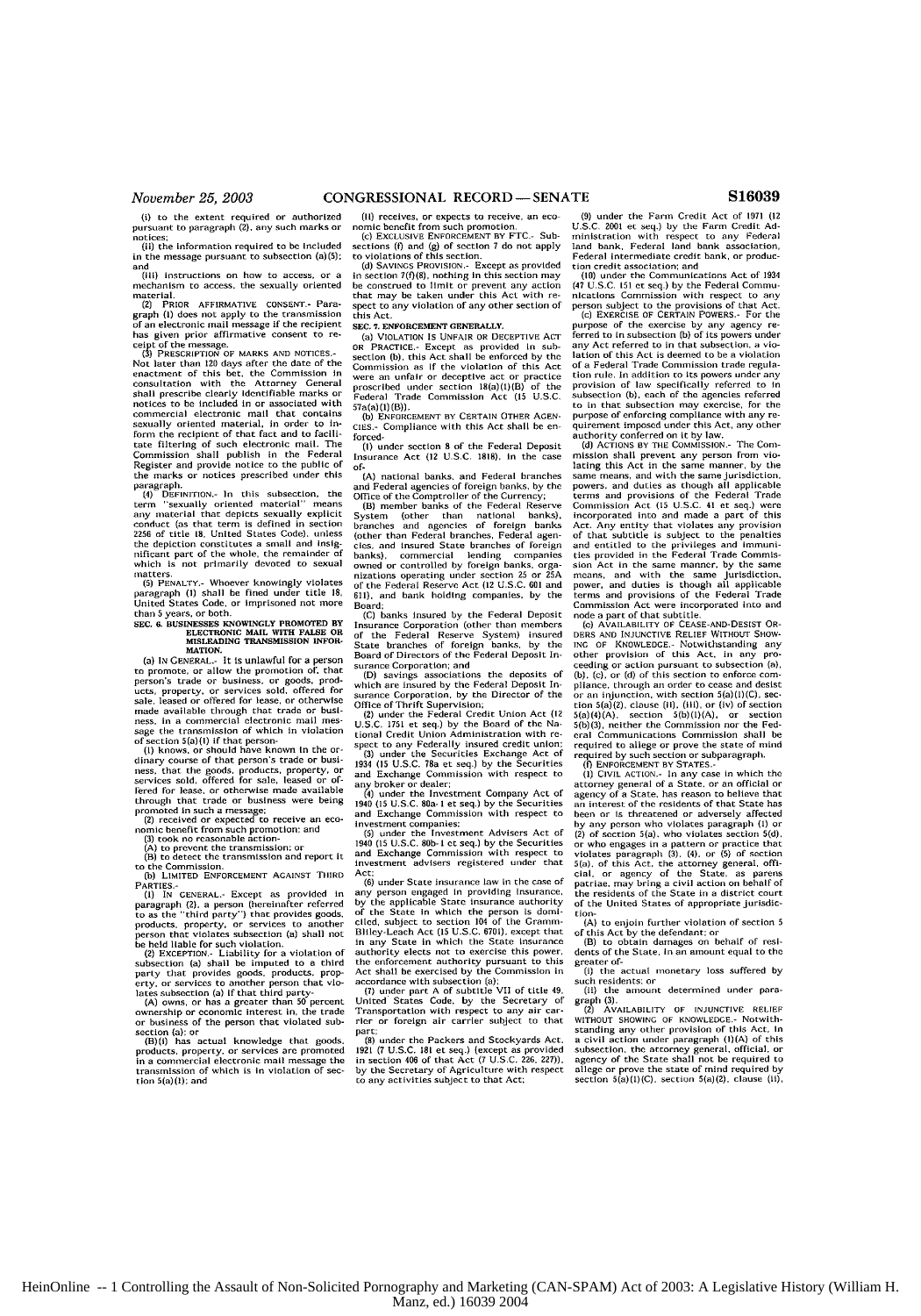**(iii),** or (iv) of section 5(a)(4)(A). section <sup>S</sup>**(b) (1) (A).** or section **5 (b) (3).** (3) STATUTORY **DAMAGES.- (A) IN** GENERAL. For purposes of **para-**graph (1)(B)(ii). the amoune **determined under** this paragraph **Is** the amount cal-culated **by** multiplying the number of eiola-tions (with each separately addressed unlaw-ful message received **by** or addressed to such renidents treated **as** a separate violation) **by**

**up** to **\$250. (B) LIMITATION.-** For **any** violation of section 5 (other than section 5(a)(1)). the<br>amount determined under subparagraph (A)<br>may not exceed \$2,000.000.<br>(C) AGGRAVATED DAMAGES.- The court may

increase a damage award to an amount equal to not more than three times the amount otherwise avaliable under this paragraph **if-** (I) the court determines that the defendant

committed the violation willfully and know-

ingly; or (it) the defendant's unlawful activity in-cluded one or more of the aggravating viola-tions set forth in section **5(b). (D) REDUCTION OF DAMAGES,** In assessing

damages under subparagraph **(A)**, the court<br>may consider whether-<br>(i) the defendant has established and im-

consider whether-<br>the defendant ha defendant has established and implemented. with due care. commercially reasonable practices and procedures designed **to**

effectively prevent such violations; or (ii) the violation occurred despite commer-cially reasonable efforts to maintain compli-

ance the practices and procedures to which<br>reference is made in clause (i).<br>(4) ATTORNEY FEES. In the case of any suc<br>cessful action under paragraph (1), the court,<br>in its discretion, may award the costs of the<br>action and

State. **(5)** RIcHTs or FEDERAL REGULATORS.- The State shall serve prior written notice of any action under paragraph (I) upon the Federal Trade Commission or the appropriate Fed-eral regulator determined under subsection (b) and provide the Commission or appro-<br>priate Federal regulator with a copy of its<br>complaint, except in any case in which such<br>prior notice is not feasible, in which case the<br>State shall serve such notice immediately<br>upo

matters arising therein; (C) to remove the action to the appropriate

United States district court; and<br>
(0) to file petitions for appeal.<br>
(6) Constructions of appeal.<br>
(6) Construction. For purposes of bring-<br>
ing any civil action under paragraph (1),<br>
nothing in this Act shall be construe ercising the powers conferred on the attor-ney general **by** the laws of that State to- **(A)** conduct investigations; (B) administer oaths or affirmations: or

**(C)** compel the attendance **of** witnesses or the production **of** documentary and other

evidence.<br>
(A) VENUE: SERVICE OF PROCESS.<br>
(A) VENUE. Any action brought in the district<br>
court of the United States that meets appli-<br>
court of the United States that meets appli-<br>
cable requirements relating to venue und

(B) **SERVICE OF PCESS.-** In an action brought under paragraph (1), process may be served in any district in which the defendant-<br>- (i) is an inhabitant: or

(i) is an inhabitant: or<br>
(ii) maintains a physical place of business.<br>
(ii) maintains a physical place of business.<br>
ERAL ACTION IS PENDING - If the Commission.<br>
curber of the propriate Federal agency under<br>
subsection (

this Act. no State attorney general, or official or agency of a State, may bring an ac-tion under this subsection during the pendency of that action against ariy defendant named in the complaint **of** the Commission or the other agency for any violation of this Act alleged in the complaint. **(5) REQUISITE SCIENTER FOR CERTAIN** CIVIL

ACTIONS.- Except as provided in section 5(a)(1)(C), section 5(a)(2), clause (ii), (iii), or (iv) of section 5(b)(3). or section 5(b)(3). in a civil action brought by a State attorney general. or an official **or** agency of a State, Lo recover monetary dam-ages for a violation **of** this Act. the court shall not grant the relief sought unless the attorney general, official, or agency estab-lishes that the defendant acted with actual knowledge, or knowledge fairly Implied on the basis of objective circumstances, of the act or omission that constitutes the viola-

tion **(g)** ACTION BY PROVIDER **OF** IN'ERNET Ac-CoSS SERVICE.- **(1)** ACTION AUTHORIZED.- A provider of

Internet access service adversely affected by a violation of section 5(a)(I), **5(b).** or **5(d),** or a pattern or practice that violates paragraph (2), (3), (4). or **(5)** of section 5(a), may bring a civil action in any district court of the United States with Jurisdiction over the **de-**

fendant- (A) to enjoin further violation **by** the **de-**

fendant: or<br>fendant: or<br>(B) to recover damages in an amount equal<br>to the greater ofo the greater of-<br>(i) actual monetary loss incurred by the

provider of Internet access service as a result of such violation; or<br>of such violation; or<br>(ii) the amount determined under para-

graph **(3).** (2) **SPECIAL DEFINITION** OF "PROCURE"- **In**

any action brought under paragraph (1), this<br>Act shall be applied as if the definition of the<br>term "procure" in section 3(12) contained,<br>after "behalf" the words "with actual knowing-<br>edge, or by consclously worlding knowi this Act"<br>(3) STATUTORY DAMAGES.<br>(A) IN GENERAL.- For

(3) STATUTORY **DAMAGES.- (A) IN GENERAL.-** For purposes of para-graph ()(B)(Hii). the amount determined under this paragraph is the amount calculated **by** multiplying the number of viola-tions (with each separately addressed unla ful message that is transmitted or attempted to be transmitted *over* the facilities of the provider of Internet access service, or that is transmitted or attempted to **be** transmitted to an electronic mail address obtained from the provider of Internet access service in violation of section 5 (b)(1)(A)(i). treated as a<br>separate violation) by-<br>(i) up to **\$100**, in the case of a violation of

section  $5(a)(1)$ ; or  $\overline{a}$  is the case of any other viola-<br>(ii) up to \$25, in the case of any other viola-

tion of section 5. (B) **LIMITATION,** For any violation of sec-

tion **5** (other than section 5(a)(l)), the amount determined under subparagraph **(A)** may **not** exceed **\$1.000.000.** (C) AGGRAVATED **DAMAGES.-** The court may

increase a damage award to an amount equal<br>to not more than three times the amount<br>otherwise available under this paragraph if-<br><sup>(i)</sup> the court determines that the defendant

committed the violation willfully and knowingly: or<br>
(ii) the defendant's unlawful activity in-

cluded one or more of the aggravated viola**tions sot** forth in section 5(b).

**(D) REDUCTION OF DAMAGES.** In assessing<br>damages under subparagraph (A), the court<br>may consider whether-<br>(i) the defendant has established and im-

plemented, with due care, commercially reasonable practices and procedures designed **to** effectively prevent such violations; or-

(ii) the violation occurred despite commercially reasonable efforts to maintain compli-<br>ance with the practices and procedures to<br>which reference is made in clause (i).

(4) ATTORNEY FEES- In any action brought pursuant to paragraph (i) the court may, In pursuant to paragraph (i), the court may<br>its discretion. require an undertaking for payment of the costs of such action, and assess reasonable costs, including reasonable attorneys' fees, against any party. **SEC. 8. EFFECT ON** OTHER LAWS.

(a) FEDERAL LAW.-

**(1)** Nothing in this Act shall be construed to impair the enforcement of section **223 or** 231 of the Communications Act of 1934 (47 U.S.C. 223 or 231, respectively), chapter 71<br>
(relating to obscenity) or 110 (relating to sex-<br>
ual exploitation of **children)** of title **18,**<br>
United States Code, or any other Federal criminal statute.

(2) Nothing In this Act shall **be** construed to affect in any way the Commission's au-thority to bring enforcement actions under FTC Act for materially false or deceptive<br>representations or unfair practices in comrepresentations or unfair practices in con-mercial electronic mail messages.

**(b) STATE** LAW.-

**(I) IN GENERAL.-** This Act supersedes *any* statute, regulation, or rule of a State or po-litical subdivision **of** a State that expressly regulates the use of electronic mall to send commercial messages, except to the extent that any such statute, regulation, or rule prohibits falsity or deception In any portion of a commercial electronic mail message or information attached thereto.

(2) **STATE LAW NOT** SPECIFIC TO **ELECTRONIC** MAIL.- This Act shall not be construed to preempt the applicability of-

**(A)** State laws that are not specific to elec. tronic mall, including State trespass, con-tract, or tort law: or

**(S)** other State laws to the extent that those laws relate to acts of fraud or computer crime.

(c) No **EFFECT ON POLICIES OF** PROVIDERS **OF** INTERNET AccEss SERVICE.- Nothing in this Act shall he construed to have any effect on **tie** lawfulness or unlawfulness, under any other provision of law, of the adoption, im-plementation, or enforcement **by** a provider of lnternet access service of a policy of de-clining to transmit. route, relay. handle, or store certain types of electronic mall messages.

### **SEC. 9. DO.NOT.E-AIL** REGISTRY.

(a) IN **GENERAL.-** Not later than **6** months after the date of enactment of this Act, tie Commission shall transmit **to** tre Senate Committee on Conerce, Science. and Transportation and the House of Representa-tives Committee on Energy and Commerce a report that-

**(I)** sets forth a plan and timetable for es blishing a nationwide marketing Do-Not-

E-Mail registry;<br>
(2) includes an explanation of any prac-<br>
tical, technical, security, privacy, cnforce-<br>
ability, or other concerns that the Commis-<br>
sion has regarding such a registry; and

(3) includes an explanation of how the reg-

istry would be applied with respect to child<br>then with e-mail accounts.<br>(b) AUTHORIZATION TO IMPLEMENT.- The<br>Commission may establish and implement<br>the plan, but not earlier than 9 months after<br>the date of enactment of thi

**SEC. 10. STUDY** OF **EFFECTS OF COMMERCIAL ELECTRONIC** MAIL.

(a) **IN** GENERAL.- Not later than 24 months after the date of the enactment of this Act, the Commission, in consultation with the Department of Justice and Other appropriate agencies, shall submit a report to the Con-gress that provides a detailed analysis of the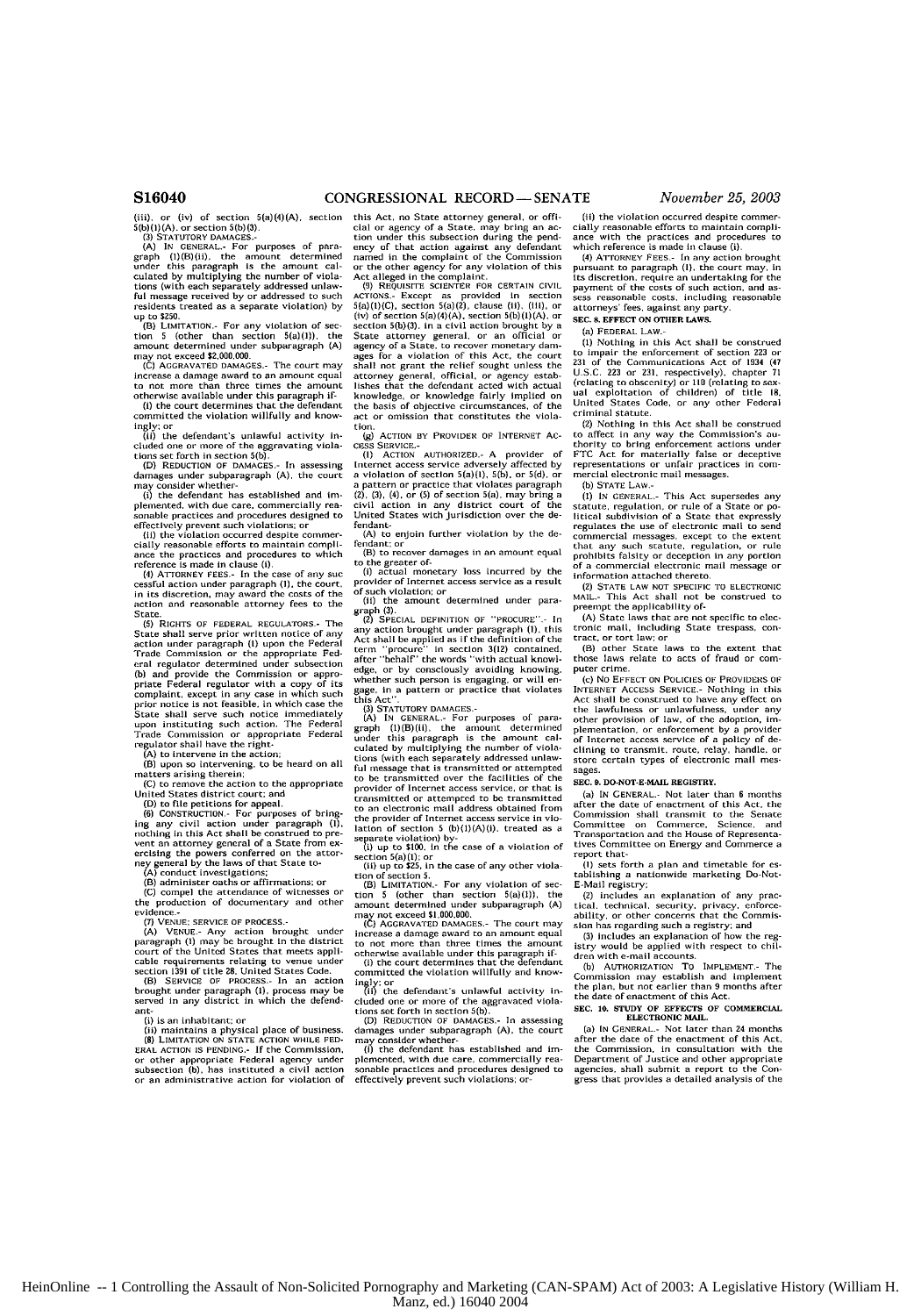Shall include in the report required by sub-<br>
shall include in the report required by sub-

nological and marketplace developments, in-<br>cluding changes in the nature of the devices the rules prescribed under section 3 of the of chapter 1 of the devices the rules prescribed under section 3 of the of chapter 1 of t

ing-<br>(A) procedures for the Commission to grant<br>**All messages** from 20 percent of the

submitting a complaint to the Commission that receive such messages.<br>concerning violations of this Act, including (C) OTHER FACTORS CONSIDERED. The Fed. scribed by the Secretary).<br>procedures to allow the electronic submitt

solvation different of this Act, that sets for the electronic mail message to reasonably deter-<br>
(2) a report, within if months after the electronic mail message to reasonably deter-<br>
(2) a report, within if months after t a plan for requiring commercial electronic<br>mail to be identifiable from its subject line,<br>by means of compliance with Internet Engi-<br>neering Task Force Standards, the use of the<br>characters "ADV" In the subject line, or

SEC. 12. TRASPASSIONS ON OTHER of 1930 (47 U.S.C. 332(d))) in connection with respect to such credit allowance date shall<br>Section 227(b)(l) of the Communications SEC. 15. SEPARABILITY.<br>Section 227(b)(l) of the Communicati Act of 1934 (47 U.S.C. 227(b)(l)) is amended, in The my provision of this Act or the applica-<br>the matter preceding subparagraph (A), by the on three for only person or circumstance is standing. A similar rule shall apply w

Let A **IN CENERAL.** The Commission may **SEC. 16. EFFECTIVE DATE.**<br>
Sue regulations to implement the provi- The provisions of this Act, other than sec-Sions of this Act (not including the amend-<br>ments made by sections 4 and 12). Any such<br>regulations shall the issued in accordance by section 35, over<br>with section 553 of title 5. United States Ms COLLINGS (for himself, "(2

Congress to modify such provisions. Sage (such as the subject line or body). Sage (such as the subject line or body). (b) REQUIRED ANALYSIS.- The Commission SEC. 14. APPLICATION TO WIRELESS.

Section (a)-<br>section (a)-<br>(1) an analysis of the extent to which tech-<br>ride the applicability of section 227 of the<br>(1) an analysis of the extent to which tech-<br>ride the applicability of section 227 of the<br>cluding changes

this Act:<br>
(b) analysis and recommendations con-<br>
(c) analysis and recommendations con-<br>
(c) analysis and recommendations con-<br>
(c) analysis and recommendations con-<br>
(c) analysis and recommendations con-<br>
ers of Qualified mitted through or to facilities or computers commercial messages. The Federal Commu- infrastructure bonds. in other nations, including initiatives or pa- ncetions Commission, in promulgating the **"SEC.** 54. CREDIT TO HOLDERS OF QUALIFIED icy positions that the Federal Government rules, shall, to the extent consistent with RAIL INFRASTRUCTURE **BONDS.**

**ING. ING. (3) EXECUTE INTO A CONSIDERATION CONSIDERATION THE CONSIDERATION THE COMMISSION Shall transmit to the Sen-** whether to subject providers of commercial "(I) IN CENERAL. The amount of the credit  $\frac{1}{$ ate Committee on Commerce, Science, and mobile services to paragraph (1), the rela-<br>Transportation and the House of Representa-<br>tives Committee on Energy and Commerce-<br>tives Committee on Energy and Commerce-<br>such services Figure 1) a report, within 9 months after the date Commission determines that such providers but if the qualified rail infrastructure bond is 25 per-<br>(1) a report, within 9 months after the date Commission determines that of enactment of this Act, that sets forth a should not be subject to paragraph (1), the spect to such bond.<br>system for rewarding those who supply inforce rules shall require such providers, in addi-<br>mation about violations The Small requires since providers, in addition to complying with the other provisions termined with respect to any qualified rail of this Act, to allow subscribers to indicate  $\frac{1}{\sqrt{A}}$  the applicable credit rate, mul

total civil penalty collected for a violation  $(A)$  at the time of subscribing to such serv-  $(B)$  the outstanding face amount of the of the outstanding face amount of the such serv-<br>of this Act to the first person that-<br>per

ny means of compliance with interfact digital DeFineD. In this section, the term mobile<br>neering Task Force Standards, the use of the service commercial message" means a com-<br>characters "ADV" in the subject line, or mercial nation of any concerns the Commission has that is utilized by a subscriber of commer-<br>that cause the Commission to recommend cial mobile service (as such term is defined uning the 3-month period ending on a<br>segural the pla **SEC. THE SEC. THE SECT ON OTHER OF THE CONDUCT CONSULTER ON OUTER ON OUTER ON OUTER DETAILS ON A winder of connection of any concerns the Commission has that is utilized by a subscriber of commertiat cause the Commission** 

**SEC. IN SECTION CONSULATIONS.** The computer of this Act and bond is redeemed.<br>
States if the reception is the computer of the splitted bond is redeemed.<br>
States' after "United States". **ISSENT CONSULATIONS**. SECTION AND S

With section 553 of title 5. United States Mr. COLLINS, Mr. CARPER, Mr. SPECTER, this part (other than this subpart and sub-<br>Code. (b) LIMITATION.- Subsection (a) may not be submitted an amendment intended to <sup>net C</sup>(d) CR construed co authorize the Commission to Cress income includes the amount of the establish a requirement pursuant to section be proposed **by** him to the bill **S. 1961,** credit allowed to the taxpayer under this to provide for the revitalization and section (eleremined without regard to sub-<br>enhancement of the American pas- section (e)) and the amount so included shall exters, marks, or labels in a commercial enhancement of the American pas-<br>electronic mail message, or to include the senger and freight rail transportation he treated as interest income.

effectiveness and enforcement of the provi- identification required by section 5(a)(5)(A) system; which was referred to the Com-<br>sions of this Act and the need (if any) for the in any particular part of such a mail mes- mi system, which was referred to the commertee (if any part of such a mail range of such a mail range of such a mail  $\frac{1}{n}$ 

**EC. 14. APPLICATION TO WIRELESS.**<br>(a) EFFECT ON OTHER LAW.- Nothing in this **TITLE VIII-RAIL INFRASTREUCTURE TAX**<br>**CREDIT BONDS** 

cutumng entailed assume that we are the current of the contract of the current of the internal Revenue Code of<br>through which consumers access their elec- Telemarketing and Consumer Fraud and of chapter 1 of the internal Re

could pursue through international negotia-<br>tions, fora, organizations, or institutions: (i) provide subscribers to commercial monother who holds a qualified rail infra-<br>tions, fora, organizations, or institutions: (i) pro From Controllent Controllent Controllent Commercial messages unless the distributions con-<br>
(3) analysis and recommendations con-<br>
(3) analysis and recommendations con-<br>
(3) analysis and recommendations con-<br>
(3) analysis cerning options for protecting consumers, in-<br>cluding children, from the receipt and view-<br>cluding children, from the receipt and view-<br>thorization to the sender, except as provided against the tax imposed by this chapter ing of commercial electronic mail that is ob-<br>scene or pornographic.<br>SEC 11. In the critical politic service compromises of the credits determined under sub-<br>SEC. 11. IMPROVING ENFORCEMENT BY PRO- mercial messages to indic VIDING REWARDS FOR INTERNATIONS: THE CONDUCTED TO THE SECTION TO THE SECTION THE SECTION TO THE CONDUCT THE CONDUCT ON THE CONDUCTED TON ABOUT VIOLATIONS; LABEL- commercial messages fo indicate electronically a section (b)

(i) identifies the person in violation of this  $(8)$  in any billing mechanism; and  $(9)$  expecting the person in violation of this  $(9)$  in any billing mechanism; and  $(1)$  expecting the commercial messages may comply wit

**Solution Comparable identifierrate** in each vary on much small position of the DSECIAL, RULE FOR ISSUANCE DIRECTLY DEMPTION, In the case of a bond which is issued during the 3-month period ending on a credit determined un

excess of-<br>interprovint the province regular tax liability (as<br>defined in section 26(b)) plus the tax imposed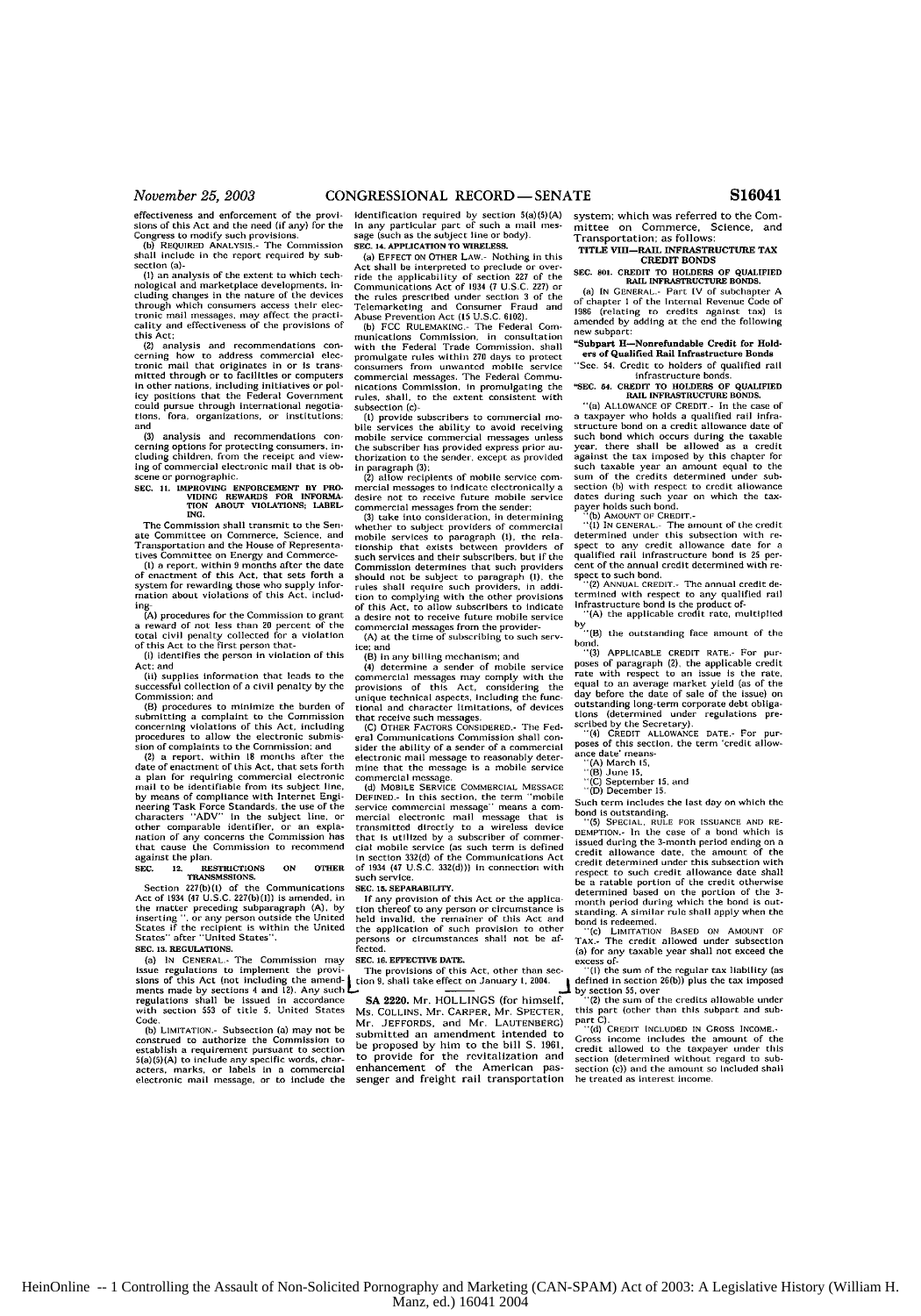HeinOnline -- 1 Controlling the Assault of Non-Solicited Pornography and Marketing (CAN-SPAM) Act of 2003: A Legislative History (William H. Manz, ed.) 16042 2004